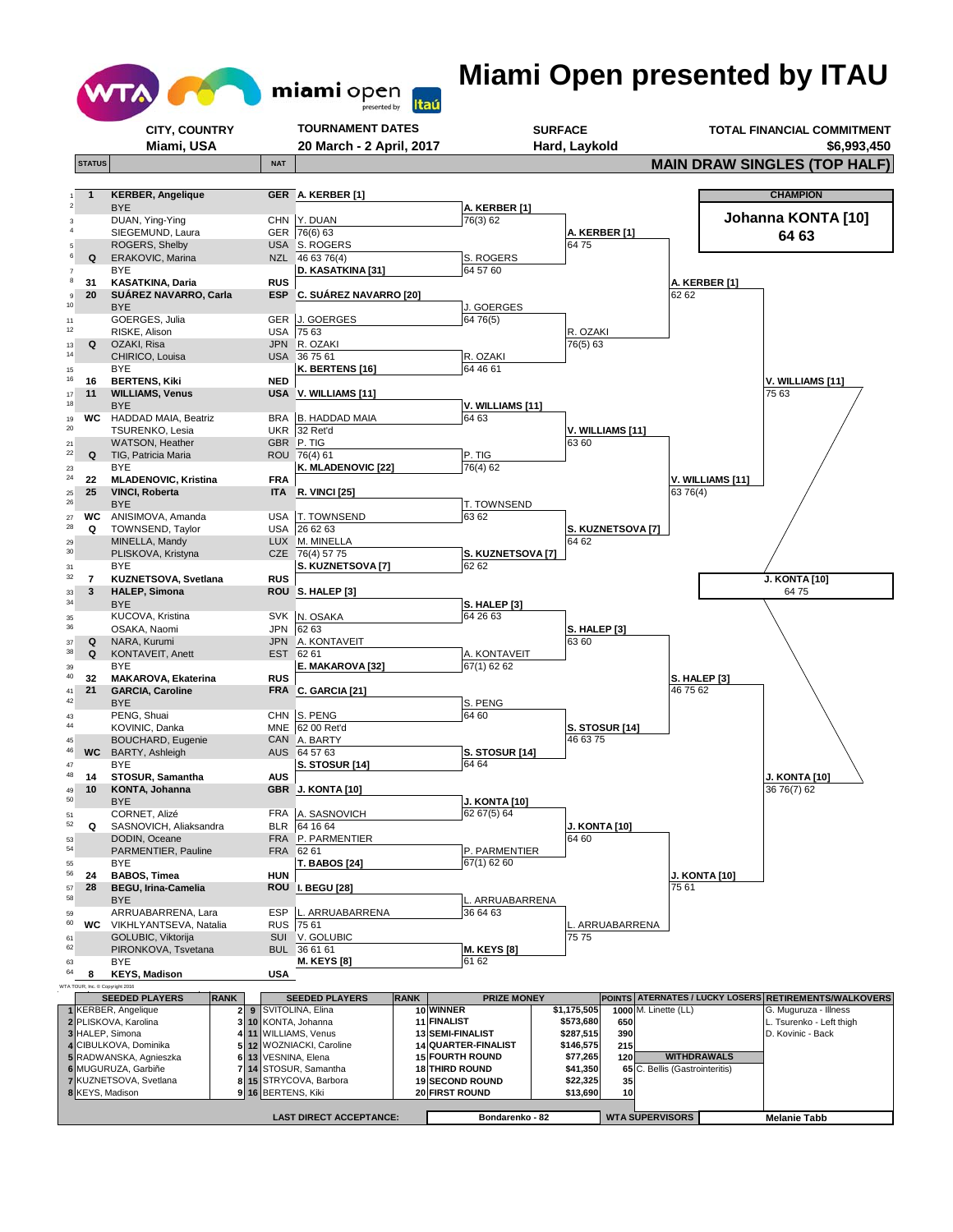

|                                | <b>SEEDED PLAYERS</b>        | <b>RANK</b> | <b>SEEDED PLAYERS</b>       | <b>RANK</b> | <b>PRIZE MONEY</b>     |             | <b>POINTS</b> | <b>LUCKY LOSERS</b>    | <b>IRETIREMENTS/WALKOVERS</b> |
|--------------------------------|------------------------------|-------------|-----------------------------|-------------|------------------------|-------------|---------------|------------------------|-------------------------------|
|                                | 17 PAVLYUCHENKOVA, Anastasia |             | 21 25 VINCI, Roberta        |             | <b>29 WINNER</b>       | \$1.175.505 | 1000          |                        |                               |
|                                | 18 VANDEWEGHE, CoCo          |             | 22 26 LUCIC-BARONI, Mirjana |             | 30 FINALIST            | \$573.680   | 650           |                        |                               |
|                                | 19 SEVASTOVA, Anastasija     |             | 23 27 PUTINTSEVA, Yulia     |             | 31 SEMI-FINALIST       | \$287.515   | 390           |                        |                               |
|                                | 20 SUÁREZ NAVARRO, Carla     |             | 24 28 BEGU, Irina-Camelia   |             | 32 QUARTER-FINALIST    | \$146.575   | 215           |                        |                               |
|                                | 21 GARCIA, Caroline          |             | 25 29 KONJUH, Ana           |             | <b>33 FOURTH ROUND</b> | \$77,265    | 120           | <b>WITHDRAWALS</b>     |                               |
|                                | 22 MLADENOVIC, Kristina      |             | 26 30 ZHANG, Shuai          |             | <b>34 THIRD ROUND</b>  | \$41,350    | 65            |                        |                               |
|                                | 23 GAVRILOVA, Daria          |             | 27 31 KASATKINA, Daria      |             | <b>35 SECOND ROUND</b> | \$22.325    | 35            |                        |                               |
|                                | 24 BABOS, Timea              |             | 28 32 MAKAROVA, Ekaterina   |             | <b>36 FIRST ROUND</b>  | \$13,690    | 10            |                        |                               |
|                                |                              |             |                             |             |                        |             |               |                        |                               |
| <b>LAST DIRECT ACCEPTANCE:</b> |                              |             |                             |             | Bondarenko - 82        |             |               | <b>WTA SUPERVISORS</b> | <b>Melanie Tabb</b>           |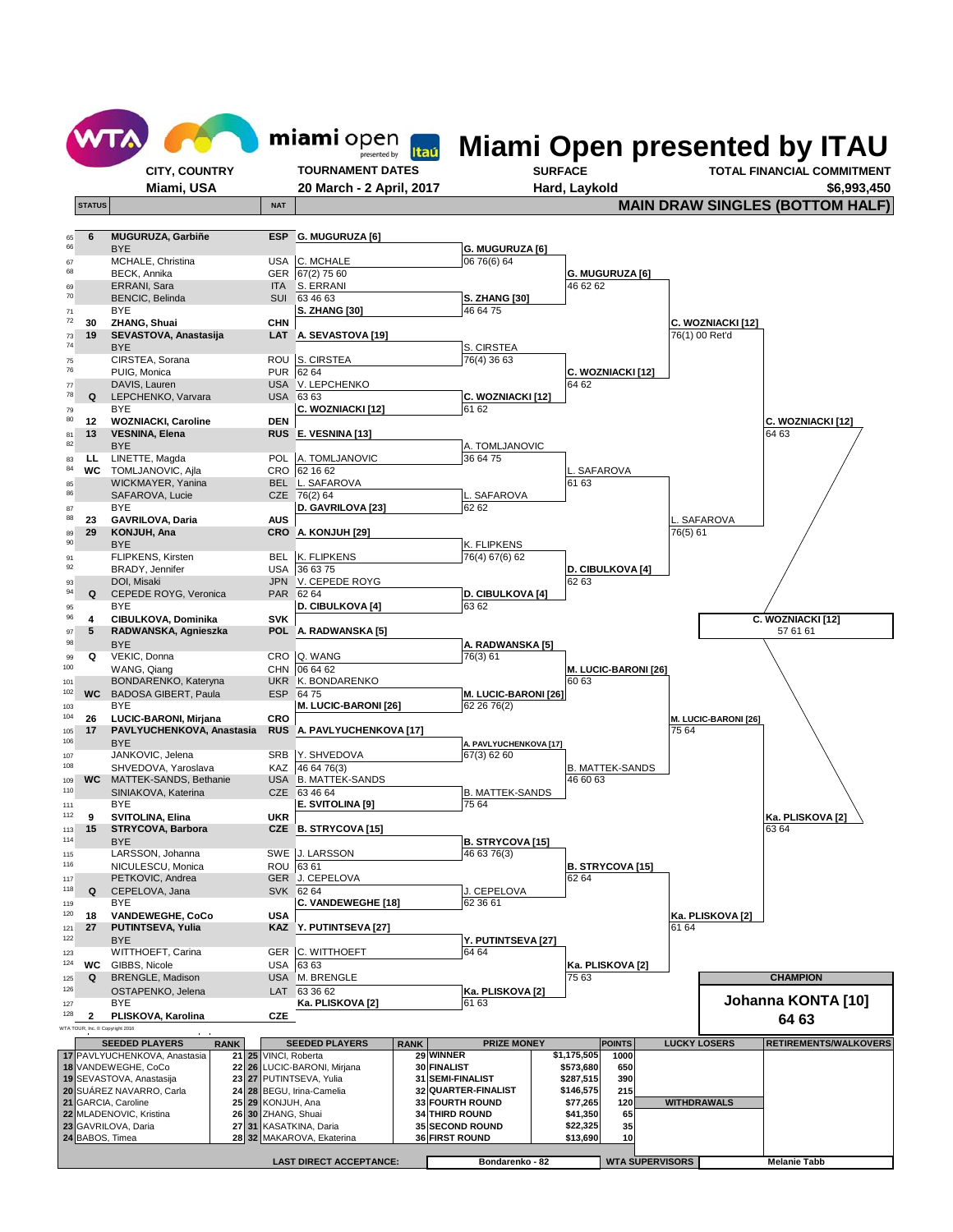

| <b>SEEDED TEAMS</b>                        | <b>RANK</b> | <b>PRIZE MONEY (PER TEAM)</b> |           | <b>POINTS</b> |                                     | <b>ALTERNATES</b>                    |                          | <b>RETIREMENTS/WALKOVERS</b>                      |
|--------------------------------------------|-------------|-------------------------------|-----------|---------------|-------------------------------------|--------------------------------------|--------------------------|---------------------------------------------------|
| I MATTEK-SANDS, Bethanie / SAFAROVA, Lucie |             | 3 WINNER                      | \$285,170 |               | 1000 L. Davis / N. Melichar - [Alt] |                                      |                          | S. Stosur / S. Zhang - S. Zhang (Gastrointeritis) |
| 2 MAKAROVA, Ekaterina / VESNINA, Elena     |             | 11 FINALIST                   | \$187,970 | 650           |                                     |                                      |                          |                                                   |
| 3 MIRZA, Sania / STRYCOVA, Barbora         |             | 19 SEMI-FINALIST              | \$94,220  | 390           |                                     |                                      |                          |                                                   |
| 4 HLAVACKOVA, Andrea / PENG, Shuai         |             | 22 QUARTER-FINALIST           | \$48,010  | 215           |                                     |                                      |                          |                                                   |
| 5 CHAN, Yung-Jan / HINGIS, Martina         |             | <b>24 SECOND ROUND</b>        | \$25,320  | 120           |                                     | <b>WITHDRAWALS</b>                   |                          |                                                   |
| 6 KING, Vania / SHVEDOVA, Yaroslava        |             | <b>35 FIRST ROUND</b>         | \$13,550  |               | 10 K. Bertens (Right Knee)          |                                      |                          |                                                   |
| 7 ATAWO, Raguel / CHAN, Hao-Ching<br>36    |             |                               |           |               |                                     |                                      |                          |                                                   |
| 8 SPEARS, Abigail / SREBOTNIK, Katarina    | 40          |                               |           |               |                                     |                                      |                          |                                                   |
| <b>FOLLOW LIVE SCORING</b>                 |             |                               |           |               |                                     |                                      |                          |                                                   |
| www.WTATENNIS.com                          |             |                               |           |               | <b>LAST DIRECT ACCEPTANCE:</b>      | Advanced-98, On site-117, Best of-52 | <b>WTA SUPERVISOR(S)</b> | <b>Melanie Tabb</b>                               |